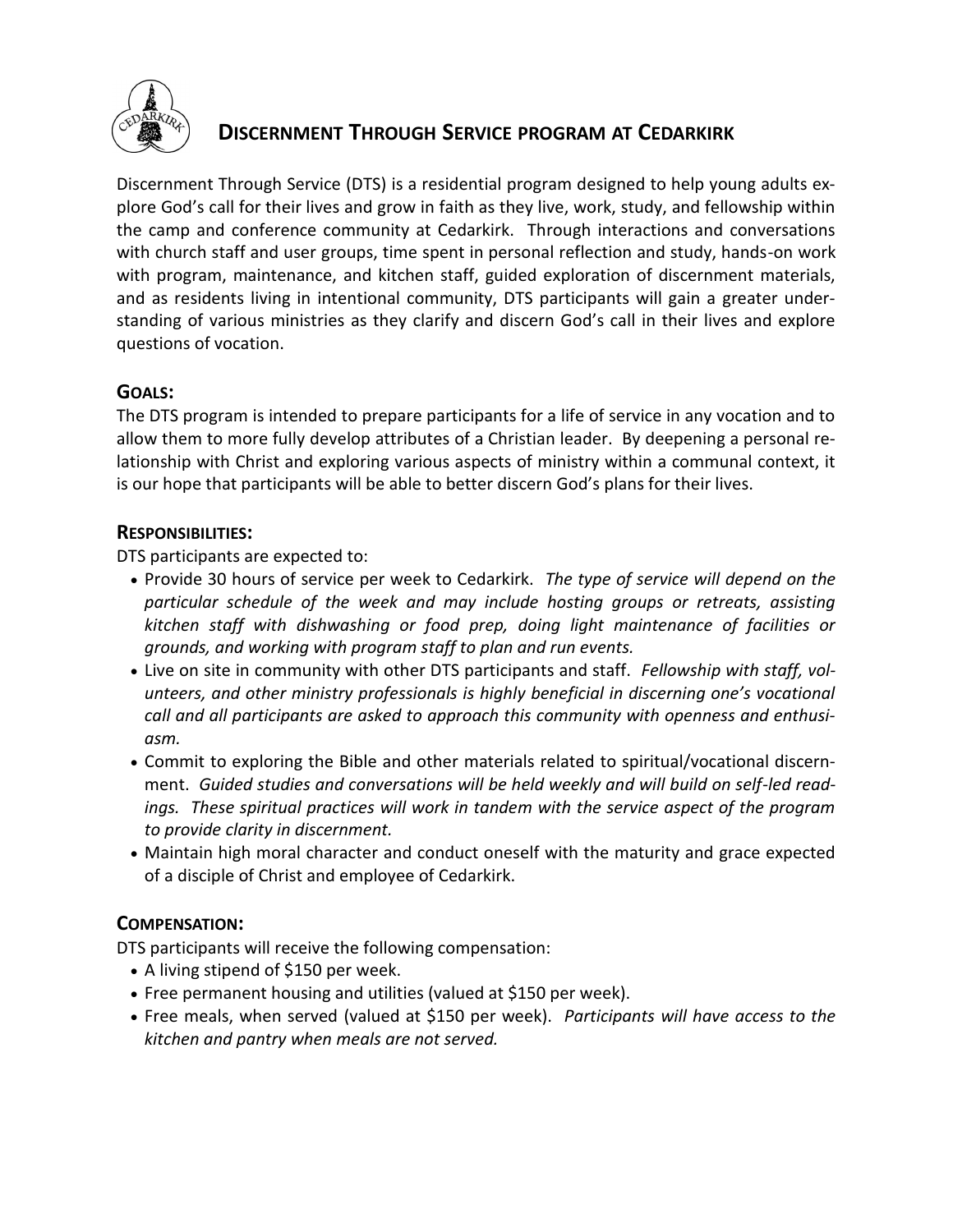# **AREAS OF SERVICE:**

#### **Camp Activities**

All DTS participants are expected to facilitate and/or assist with the facilitation of Cedarkirk's activities. These include: canoeing, kayaking, tubing, sharks' teeth hunting, hiking, the zip lines, the climbing wall, the elevated challenge course, the initiatives course, line dancing, campfire leadership, hay rides, and others as needed. Participants will receive training in the facilitation of the above activities and will never be asked to lead an activity beyond the level of training they have received.

#### **Food Service**

DTS participants will serve in the kitchen on a regular basis and will primarily be responsible for washing dishes, setting up the dining hall, and basic food preparation. While working in the kitchen, they will be responsible to the Food Service Director and should follow all Cedarkirk and Board of Health standards for food preparation and safety.

#### **Hospitality**

One of the primary functions of DTS participants will be their interaction with our guests. They will serve as hosts to greet and welcome guests and strive to meet the needs of individuals and groups throughout their stay at Cedarkirk. Participants in the program will be responsible for answering questions, setting up equipment and facilities, checking and cleaning facilities after use, and ensuring that each group's needs are met fully. Program staff will provide appropriate training for the ministry of hospitality.

#### **Maintenance**

DTS participants will perform some basic maintenance under the supervision of the Director of Facilities. Participants will attend to minor repairs and improvements across the facilities and grounds.

#### **Retreats & Programs**

Participants will work closely with the Assistant Director and Program Director in the planning and implementation of Cedarkirk programs and retreats as well as assisting groups with their own retreats. Participants will assist program staff with logistical and thematic planning for summer camp and help with the publicity and promotion of events, including presentations and mission talks at partner churches.

# **AREAS OF GROWTH AND DISCERNMENT:**

#### **Personal Growth**

DTS participants will participate in a variety of opportunities designed to stimulate and encourage personal growth. These experiences will include professional, ministerial, and life skills. Exactly what is offered will depend on the needs of the individual and the service needed at camp at that time. Participants are expected to fully invest themselves in order to ensure they have a positive learning and growing experience throughout the program. In addition to formal written and oral evaluations, participants are asked to be mindful of assessing skills and growing edges to fully utilize their God-given gifts for ministry.